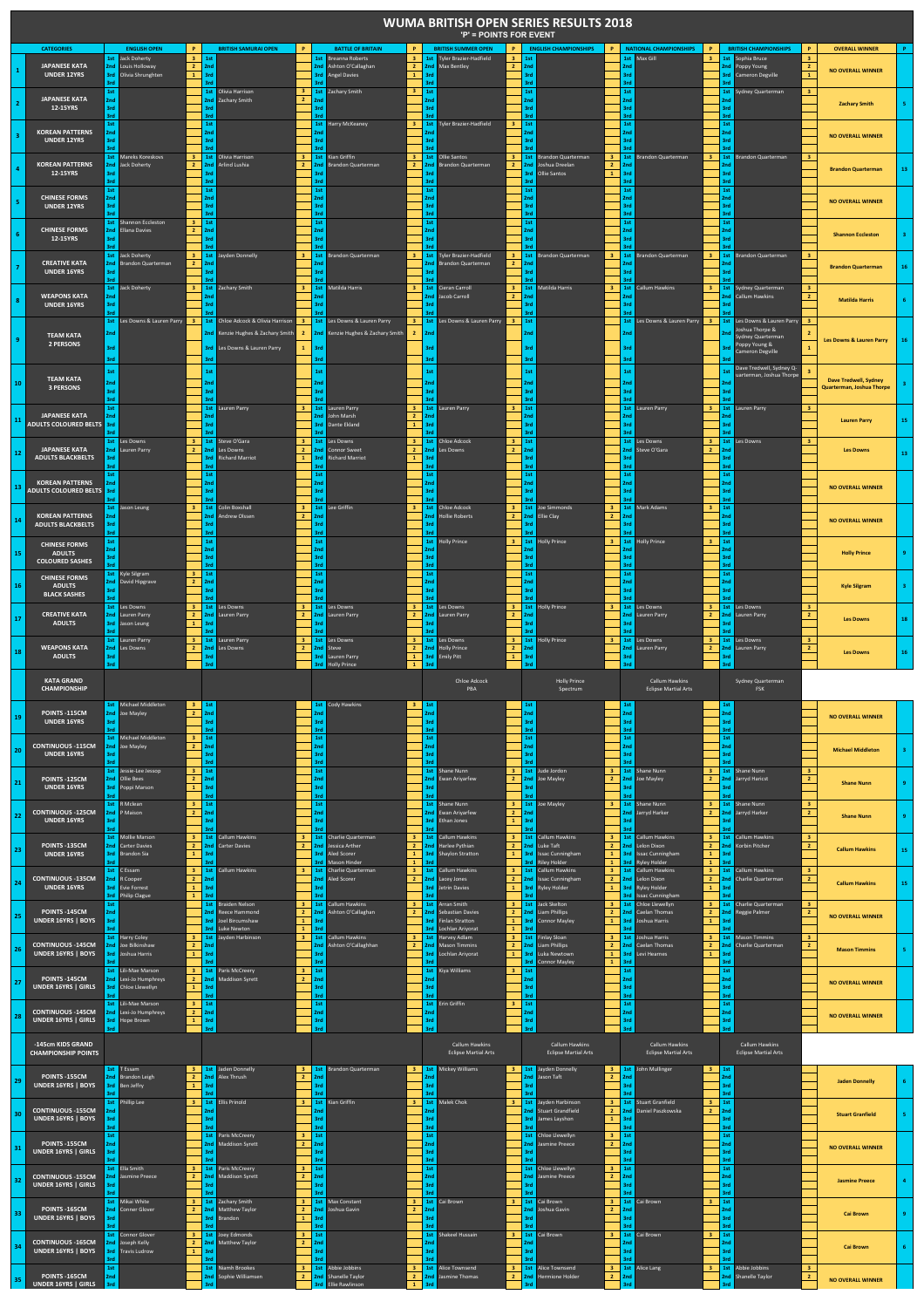|                                                                                                                                                                                                                                                |                                                        |                                             |                                                                    |                                                    |                                                                                |                                                                                        |                                                                                          | 'P' = POINTS FOR EVENT                                                   |                                                                                  | <b>WUMA BRITISH OPEN SERIES RESULTS 2018</b>               |                                                                                        |                                                                                                                                              |                                     |                                                                      |                                                             |                          |    |
|------------------------------------------------------------------------------------------------------------------------------------------------------------------------------------------------------------------------------------------------|--------------------------------------------------------|---------------------------------------------|--------------------------------------------------------------------|----------------------------------------------------|--------------------------------------------------------------------------------|----------------------------------------------------------------------------------------|------------------------------------------------------------------------------------------|--------------------------------------------------------------------------|----------------------------------------------------------------------------------|------------------------------------------------------------|----------------------------------------------------------------------------------------|----------------------------------------------------------------------------------------------------------------------------------------------|-------------------------------------|----------------------------------------------------------------------|-------------------------------------------------------------|--------------------------|----|
|                                                                                                                                                                                                                                                | CATEGORIES                                             | 3rd                                         | <b>FNGLISH OPEN</b>                                                | <b>P</b>                                           | <b>BRITISH SAMURAL OPEN</b><br>3rd                                             | <b>P</b><br>3rd                                                                        | <b>BATTLE OF BRITAIN</b><br>P.                                                           | <b>BRITISH SUMMER OPEN</b><br>trd                                        | P.<br>3rd                                                                        | <b>FNGLISH CHAMPIONSHIPS</b>                               | P<br>trd.                                                                              | <b>P</b><br><b>NATIONAL CHAMPIONSHIPS</b>                                                                                                    | 3rd                                 | <b>BRITISH CHAMPIONSHIPS</b>                                         | P.                                                          | <b>OVERALL WINNER</b>    |    |
|                                                                                                                                                                                                                                                | <b>CONTINUOUS -165CM</b><br><b>UNDER 16YRS   GIRLS</b> | 2nd<br>3rd                                  | 1st Rebecca White<br><b>Emily Allison</b><br><b>1st</b> Matt Power | 3 <sup>1</sup><br>2 <sup>7</sup><br>3 <sup>1</sup> | 1st<br>3rd<br>1st Mitchell Mogg                                                | 3rd<br>$\overline{\mathbf{3}}$                                                         | 1st Shanelle Taylor<br>2nd Ellie Rawlinson<br>2 <sup>1</sup><br>1st George Harris        | 3 1st Alice Townsend<br>2nd<br>3rd<br>trd<br>3 1st Joe Harrison          | 1st<br>3 <sup>7</sup><br>2nd<br>3rd<br>2nd<br>3 <sup>1</sup><br>1st              | Hermionie Holder<br>Alice Townsend<br>layden Brookes       | $2 \mid 2nd$<br>3rd                                                                    | 3 1st Shannelle Taylor<br>$\overline{\mathbf{3}}$<br>Laura Hermanowikz<br>2 <sup>7</sup><br>3 1st Archie Stannett<br>$\overline{\mathbf{3}}$ | 1st<br>2nd<br>3rd                   | <b>Hollie Price</b><br>Shanelle Taylor<br><b>1st</b> Archie Stannett | 3 <sup>°</sup><br>$\overline{2}$<br>$\overline{\mathbf{3}}$ | <b>Shannelle Taylor</b>  |    |
| 37                                                                                                                                                                                                                                             | <b>POINTS +165CM</b><br>UNDER 16YRS   BOYS             |                                             | 2nd Shea Patton<br><b>3rd</b> Harry Warvender                      | 2 <sup>7</sup><br>$\mathbf{1}$                     | George Skidmore<br>2nd<br>3rd<br><b>Arind Lush</b><br>3rd<br><b>Barry Cole</b> | $\overline{2}$<br>$\mathbf{1}$<br>3rd<br>$\mathbf 1$                                   | 2nd Sam Rawlinson<br>$2$ 2nd                                                             | <b>Benedict Andrews</b><br><b>3rd</b> George Skidmore<br><b>Srd</b>      | $\overline{2}$<br>$\mathbf{1}$<br>3rd                                            | 2nd George Skidmore                                        | $2$ 2nd<br>3rd                                                                         |                                                                                                                                              | 2nc<br>3rc                          | Davd Pittaway                                                        | $\overline{2}$                                              | <b>Archie Stannett</b>   |    |
|                                                                                                                                                                                                                                                | <b>CONTINUOUS +165CM</b><br>UNDER 16YRS   BOYS         | 3rd<br><b>Ans</b>                           | 1st Harry Warrender<br>2nd Shea Patton<br>Kieran Fawcett           | 3 <sup>1</sup><br>$\overline{2}$<br>$\mathbf{1}^-$ | 1st Mitchell Mogg<br>2nd<br>3rd<br>3rd                                         | $\mathbf{3}$<br>3rd                                                                    | <b>1st</b> Max Constants<br>$2$ 2nd<br>2nd Jake Higgins<br><b>3rd</b> Sam Rawlinson<br>1 | 3 1st Jack Harding<br>Harry Woodward<br>3rd<br>3rd                       | 3 <sub>1</sub><br>1st<br>$\overline{2}$<br>3rd<br>3rd                            | Jayden Brookes<br>2nd Dreegan<br>David Pittaway            | $\overline{\mathbf{3}}$<br>1st<br>$\overline{2}$<br>2 <sub>nd</sub><br>1<br>3rd<br>3rd | <b>Alexander Lewis</b><br>3 <sup>2</sup>                                                                                                     | 2nd<br>3rc<br>3rd                   | 1st Archie Stannett<br>David Pittaway                                | $\overline{\mathbf{3}}$<br>$\overline{2}$                   | <b>NO OVERALL WINNER</b> |    |
| 39                                                                                                                                                                                                                                             | POINTS +165CM<br>UNDER 16YRS   GIRLS                   | 1st<br>2nc<br>3rd                           |                                                                    |                                                    | Ashley Smith<br>1st<br>2nd<br>3rd                                              | $\mathbf{3}$<br>2nd<br>3rd                                                             | 1st Niamh Brooks<br>$\overline{\mathbf{3}}$<br><b>Amber Walkes</b><br>$\overline{2}$     | 1st Holly Price<br>2nd<br>Kayleigh Donald<br>3rd<br>3rd                  | 1st<br>$\mathbf{3}$<br>$\overline{2}$<br>2nd<br>3rd<br>3rd                       |                                                            | 1st<br>2nd<br>3rd<br>3rd                                                               |                                                                                                                                              | 1st<br>2nd<br>3rd<br>3rd            |                                                                      |                                                             | <b>NO OVERALL WINNER</b> |    |
| 40.                                                                                                                                                                                                                                            | <b>CONTINUOUS +165CM</b><br><b>UNDER 16YRS I GIRLS</b> | İst<br>3rd<br>3rd                           | J Patton<br>2nd C Lever                                            | 3<br>$\overline{2}$                                | 1st<br>Savannah Sariit<br>2nd<br>3rd<br>3rd                                    | 3<br>1st<br>nd.<br>3rd<br>3rd                                                          |                                                                                          | 1st<br>Kayleigh Donald<br>2nd<br><b>Holly Price</b><br>3rd<br>3rd        | 1st<br>3<br>$\overline{2}$<br>2nd<br>3rd<br>3rd                                  |                                                            | 1st<br>2nd<br>3rd<br>3rd                                                               | Alice Townsend<br>3<br>Lisa Bullock<br>$\overline{2}$                                                                                        | 1st<br>2nd<br>3rd<br>3rd            |                                                                      |                                                             | <b>NO OVERALL WINNER</b> |    |
| <b>Archie Stannett</b><br>Plus 145cm KIDS GRAND<br>Cai Brown<br>Jayden Donnelly<br>Alice Lang<br>Somerset Kickboxing<br><b>CHAMPIONSHIP POINTS</b><br><b>Falcons Martial Arts</b><br>Rick Dubidat Black Belt Academy<br>Verve Wales<br>Academy |                                                        |                                             |                                                                    |                                                    |                                                                                |                                                                                        |                                                                                          |                                                                          |                                                                                  |                                                            |                                                                                        |                                                                                                                                              |                                     |                                                                      |                                                             |                          |    |
| 41                                                                                                                                                                                                                                             | POINTS - 50KG<br><b>LADIES</b>                         | 2nd<br>3rd<br>3rd                           | 1st Emily Allison<br><b>Jaidon Patton</b>                          | 3 <sup>1</sup><br>$\overline{2}$                   | 1st Kelly Shields<br>3r<br>3rd                                                 | $\overline{\mathbf{3}}$<br>1st<br>3rd<br>3rd                                           |                                                                                          | 1st<br>2nd<br>3rc<br>3rd                                                 | 1st<br>2 <sub>nd</sub><br>3rd<br>3rd                                             |                                                            | 1st<br>2nd<br>3rd<br>3rd                                                               |                                                                                                                                              | 2nd<br>3rd<br>3rd                   | 1st Kelly Shields<br><b>Chloe Collins</b>                            | $\,$ 3<br>$\overline{2}$                                    | <b>Kelly Shields</b>     |    |
| 42                                                                                                                                                                                                                                             | <b>CONTINUOUS - 50KG</b><br><b>LADIES</b>              | 3rd<br>₹rd                                  | 1st Emily Allison<br>2nd M Willard                                 | 3<br>$\overline{2}$                                | 1st<br>2nd<br>3rd                                                              | 1st<br>2nd<br>3rd                                                                      |                                                                                          | 1st<br>2nd<br>3rd<br>3rd                                                 | 1st<br>2 <sub>nd</sub><br>3rd<br>3rd                                             |                                                            | 1st<br>2nd<br>3rd<br>3rd                                                               |                                                                                                                                              | 1st<br>2nd<br>3rd                   |                                                                      |                                                             | <b>Emily Allison</b>     |    |
| 43                                                                                                                                                                                                                                             | POINTS -60KG<br><b>LADIES</b>                          | 1st<br>2nd<br>3rd<br>3rd                    |                                                                    |                                                    | <b>Chloe Collins</b><br>1st<br>2nd<br>Lucy Harris<br>3rd<br>2rd                | $\mathbf{3}$<br>$\overline{2}$<br>2nd<br>3rd                                           | 1st Amy Lloyd                                                                            | 1st<br>2nd<br>3rd<br>3rd                                                 | 1st<br>3rd<br>3rd                                                                | Ellie Harbinson                                            | 1st<br>3<br>2nd<br>3rd<br>3rd                                                          | <b>Hermione Holder</b><br><b>Shanelle Taylor</b><br>2 <sup>1</sup>                                                                           | 1st<br>3rd<br>3rd                   | <b>Kelly Shields</b><br>2nd Chloe Collins                            | з<br>$\overline{2}$                                         | <b>Chloe Collins</b>     |    |
| 44                                                                                                                                                                                                                                             | <b>CONTINUOUS -60KG</b><br><b>LADIES</b>               | 1st<br>2nd<br>3rd<br>3rd                    |                                                                    |                                                    | <b>1st</b> Ellie Harbinson<br>3rd                                              | $\overline{\mathbf{3}}$<br>3rd                                                         | 1st Ash<br>$\overline{\mathbf{3}}$                                                       | 1st<br>2nd<br>3rd<br>3rd                                                 | 1st<br>3rd<br>3rd                                                                | Ellie Harbinson                                            | 1st<br>$\overline{\mathbf{3}}$<br>!nd<br>3rd                                           | Hermione Holder<br>$\mathbf{3}$<br>$\mathbf{2}$<br>Ioanna Raggett                                                                            | 1st<br>2nd<br>3rd                   |                                                                      |                                                             | <b>Filie Harbinson</b>   |    |
| 45                                                                                                                                                                                                                                             | POINTS - 70KG<br><b>LADIES</b>                         | 1st<br>2nd<br>3rd<br>3rd                    |                                                                    |                                                    | 1st Melanie Gascoyne<br>Denise McCreery<br>2nd<br>3rd<br>3rd                   | $\overline{\mathbf{3}}$<br>$\overline{2}$<br>2nd                                       | 1st Stacey Davey<br>3 <sup>1</sup><br>Shaz Parker<br>$\overline{2}$                      | 1st Melanie Gascoyne<br>2nd<br>3rd<br>3rd                                | 3 <sup>2</sup><br>1st<br>3rd<br>3rd                                              | Laura Ellaway                                              | $\overline{\mathbf{3}}$<br>1st<br>!nd<br>3rd<br>3rd                                    |                                                                                                                                              | 2nd<br>3rd<br>3rd                   | 1st Stacey Davey                                                     | $\overline{\mathbf{3}}$                                     | <b>NO OVERALL WINNER</b> |    |
| 46                                                                                                                                                                                                                                             | <b>CONTINUOUS - 70KG</b><br><b>LADIES</b>              | 1st<br>2nd<br>3rd<br>3rd                    |                                                                    |                                                    | 1st Melanie Gascoyne<br>2nd Denise McCreery<br>3rd<br>3rd                      | $\mathbf{3}$<br>$\overline{2}$<br>3rd<br>3rd                                           | 1st Shaz Parker<br>3 <sup>1</sup><br>$\overline{2}$<br>2nd Christina Lever               | 1st Melanie Gascoyne<br>2nd<br>3rd<br>3rd                                | 3<br>1st<br>2nd<br>3rc<br>3rd                                                    |                                                            | 1st<br>2nd<br>3rd<br>3rd                                                               |                                                                                                                                              | 1st<br>2nd<br>3rd<br>3rd            |                                                                      |                                                             | <b>Melanie Gascovne</b>  |    |
| 47                                                                                                                                                                                                                                             | POINTS -80KG<br><b>LADIES</b>                          | 3rd<br>3rd                                  | 1st Dawn White<br>2nd Bethany Clarkson                             | 3<br>$\overline{2}$                                | 1st<br>2nd<br>3rd<br>3rd                                                       | 3rd<br>3rd                                                                             | 1st Amy Lloyd<br>$2 \mid 2nd$<br>2nd Jodie Arther                                        | 3 1st Libby King<br>3rd<br>3rd                                           | $\mathbf{3}$<br>1st<br>2 <sub>nd</sub><br>3rd<br>3rd                             |                                                            | $1st$<br>2 <sub>nd</sub><br>3rd<br>3rd                                                 |                                                                                                                                              | 1st<br>2nd<br>3rd<br>3rd            |                                                                      |                                                             | <b>NO OVERALL WINNER</b> |    |
| 48                                                                                                                                                                                                                                             | <b>CONTINUOUS - 80KG</b><br>LADIES                     | 1st<br>2nd<br>3rd<br>3rd                    |                                                                    |                                                    | 1st<br>2nd<br>3rd<br>3rd                                                       | $1st$<br>2nd<br>3rd<br>3rd                                                             |                                                                                          | $1st\,$<br>2nd<br>3rd<br>3rd                                             | 1st<br>2 <sub>nd</sub><br>3rd                                                    |                                                            | 2 <sub>nd</sub><br>3rd<br>3rd                                                          | 1st Amy Mountford<br>$\overline{\mathbf{3}}$                                                                                                 | $1st\,$<br>2nd<br>3rd<br>3rd        |                                                                      |                                                             | <b>NO OVERALL WINNER</b> |    |
| 49                                                                                                                                                                                                                                             | POINTS +80KG<br>LADIES                                 | 1st<br>2nd<br>3rd<br>3rd                    |                                                                    |                                                    | 1st<br>2nd<br>3rd<br>3rd                                                       | $1st$<br>2nd<br>3rd<br>3rd                                                             |                                                                                          | 1st<br>2nd<br>3rd<br>3rd                                                 | 1st<br>2nd<br>3rd                                                                | Dawn White<br>Ann-Marie Parker                             | $2$ 2nd<br>3rd                                                                         | 3 1st Mellisa Sewell<br>$\overline{\mathbf{3}}$                                                                                              | $1st\,$<br>2nd<br>3rd<br>3rd        |                                                                      |                                                             | <b>NO OVERALL WINNER</b> |    |
| 50                                                                                                                                                                                                                                             | <b>CONTINUOUS +80KG</b><br>LADIES                      | 1st<br>2nd<br>3rd<br>3rd                    |                                                                    |                                                    | 1st<br>2nd<br>3rd<br>3rd                                                       | $1st$<br>2nd<br>3rd<br>3rd                                                             |                                                                                          | 1st<br>2nd<br>3rd<br>3rd                                                 | 1st<br>2nd<br>3rd                                                                |                                                            | 2nd<br>3rd<br>3rd                                                                      | 1st Mellisa Sewell<br>$\overline{\mathbf{3}}$                                                                                                | $1st\,$<br>2nd<br>3rd<br>3rd        |                                                                      |                                                             | <b>Mellisa Sewell</b>    |    |
| 51                                                                                                                                                                                                                                             | POINTS +35YRS<br><b>LADIES MASTERS</b>                 | 1st<br>2nd<br>3rd<br>3rd<br>1st             |                                                                    |                                                    | 1st<br>2nd<br>3rd<br>3rd<br>1st                                                | 1st<br>2nd<br>3rd<br>3rd<br>1st                                                        |                                                                                          | 1st Dawn White<br>2nd Kyley Hammond<br>3rd<br>Julia Thomas<br>3rd<br>1st | $\mathbf{3}$<br>1st<br>2 <sup>7</sup><br>2nd<br>$\mathbf 1$<br>3rd<br>3rd<br>1st |                                                            | $1st\,$<br>2 <sub>nd</sub><br>3rd<br>3rd<br>1st                                        |                                                                                                                                              | 1st<br>2nd<br>3rd<br>3rd<br>1st     |                                                                      |                                                             | <b>Dawn White</b>        |    |
| 52                                                                                                                                                                                                                                             | <b>CONTINUOUS +35YRS</b><br><b>LADIES MASTERS</b>      | 2nd<br>3rd<br>3rd                           |                                                                    |                                                    | 2nd<br>3rd<br>3rd                                                              | 2nd<br>3rd                                                                             |                                                                                          | 2nd<br>3rd<br>3rd                                                        | 2nd<br>3rd<br>3rd                                                                |                                                            | 2nd<br>3rd<br>3rd                                                                      |                                                                                                                                              | 2nd<br>3rd<br>3rd                   |                                                                      |                                                             | <b>NO OVERALL WINNER</b> |    |
|                                                                                                                                                                                                                                                |                                                        |                                             |                                                                    |                                                    |                                                                                |                                                                                        |                                                                                          |                                                                          |                                                                                  |                                                            |                                                                                        |                                                                                                                                              |                                     |                                                                      |                                                             |                          |    |
|                                                                                                                                                                                                                                                | <b>LADIES GRAND</b><br><b>CHAMPIONSHIP POINTS</b>      |                                             |                                                                    |                                                    |                                                                                |                                                                                        |                                                                                          | Melanie Gascgoine<br>PBA                                                 |                                                                                  | Laura Ellaway<br>Verve Wales                               |                                                                                        | <b>Hermione Holder</b><br>Verve Wales                                                                                                        |                                     | <b>Stacey Davey</b><br><b>Torefan Dragons</b>                        |                                                             |                          |    |
|                                                                                                                                                                                                                                                | POINTS -55KG<br><b>MENS</b>                            | 2nd<br>3rd                                  | 1st Thomas<br>Dion Leshone                                         | 3 <sub>1</sub><br>$\overline{2}$                   | 1st<br>2nd<br>3rd                                                              | 1st                                                                                    |                                                                                          | 1st<br>2nd<br>3rd                                                        | 1st<br>2nd<br>3rd                                                                |                                                            | $1st$<br>2nd<br>3rd                                                                    |                                                                                                                                              | 1st<br>2nd<br>3rd                   |                                                                      |                                                             | <b>Thomas</b>            |    |
| 53<br>54                                                                                                                                                                                                                                       | <b>CONTINUOUS -55KG</b><br><b>MENS</b>                 | 1st<br>2nd<br>3rd                           |                                                                    |                                                    | 1st<br>2nd<br>3rd<br>3rd                                                       | 3rd<br>3rd                                                                             |                                                                                          | 1st<br>2nd<br>3rd<br>3rd                                                 | 1st<br>2nd<br>3rd<br>3rd                                                         |                                                            | 1st<br>2nd<br>3rd<br>3rd                                                               |                                                                                                                                              | 1st<br>2nd<br>3rd<br>3rd            |                                                                      |                                                             | <b>NO OVERALL WINNER</b> |    |
| 55                                                                                                                                                                                                                                             | <b>POINTS -60KG</b><br><b>MENS</b>                     | 2nd<br>3rd<br>3rd                           | 1st Lorenzo Leronimo<br>Jamie Hopkins                              | 3<br>$\overline{2}$                                | 1st<br>2nd<br>3rd<br>3rd                                                       | 1st<br>2nd<br>3rd<br>3rd                                                               |                                                                                          | 1st<br>2nd<br>3rd<br>3rd                                                 | 2nd<br>3rd<br>3rd                                                                | 1st Jamie Hopkins<br><b>Daniel Hawkins</b><br>Brad White   | $\overline{\mathbf{3}}$<br>1st<br>$\mathbf{2}$<br>2nd<br>$\mathbf{1}$<br>3rd<br>3rd    |                                                                                                                                              | 1st<br>2nd<br>3rd<br>3rd            |                                                                      |                                                             | <b>Jamie Hopkins</b>     |    |
| 56                                                                                                                                                                                                                                             | <b>CONTINUOUS -60KG</b><br><b>MENS</b>                 | 1st<br>2nd<br>3rd                           |                                                                    |                                                    | 1st<br>2nd<br>3rd                                                              | 1st<br>2nd<br>3rd                                                                      |                                                                                          | 1st Raees Kian<br>2nd Jamie Hopkins<br>3rd<br>۹'n                        | 3 <sup>7</sup><br>2 <sup>7</sup><br>3rd<br>3rd                                   | 1st Daniel Hawkins<br>2nd Rrad White<br>lamie Hopkins      | 1st<br>$\overline{\mathbf{3}}$<br>$2$ 2nd<br>$\mathbf{1}^-$<br>3rd<br>3rd              |                                                                                                                                              | $1st\,$<br>2nd<br>3rd<br>3rd        |                                                                      |                                                             | <b>Jamie Hopkins</b>     |    |
| 57                                                                                                                                                                                                                                             | POINTS -65KG<br><b>MENS</b>                            | 2nd<br>3rd<br>₹rd                           | 1st Lorenzo Leronimo<br>Aaron Bowder                               | 3<br>$\mathbf{2}$                                  | 1st Ben Arnesen<br>2nd Gerald Thomas<br>3rd                                    | 3<br>$\overline{2}$<br>3rd<br>3rd                                                      | 1st Jamie Hopkins<br>2nd Jack Cer                                                        | 3 1st Bobby Hopkins<br>2 2nd Jamie Hopkins<br>3rd<br>3rd                 | 3 <sup>7</sup><br>1st<br>2 <sub>1</sub><br>2nd<br>3rd<br>3rd                     |                                                            | $1st$<br>2nd<br>3rd<br>3rd                                                             |                                                                                                                                              | 1st<br>2nd<br>3rd<br>3rd            |                                                                      |                                                             | <b>Jamie Hopkins</b>     | s  |
| 58                                                                                                                                                                                                                                             | <b>CONTINUOUS -65KG</b><br><b>MENS</b>                 | 1st<br>2 <sub>nc</sub><br>3rd               |                                                                    |                                                    | 1st<br>Jamie Hopkins<br>3rd<br>3rd                                             | $\overline{\mathbf{3}}$<br>3rd                                                         | $3 \mid 1st$<br>1st Jamie Hopkins                                                        | 2nd<br>3rd<br>۹'n                                                        | 2nd<br>3rd                                                                       | 1st Dave Norris<br><b>Anthony Gillard</b>                  | $1st\,$<br>$\overline{\mathbf{3}}$<br>$\mathbf{2}$<br>2nd<br>3rd                       |                                                                                                                                              | $1st\,$<br>2nd<br>3rd               |                                                                      |                                                             | <b>Jamie Hopkins</b>     | 6. |
| 59                                                                                                                                                                                                                                             | POINTS - 70KG<br><b>MENS</b>                           | 2nd<br>3rd                                  | 1st Lorenzo Leronimo<br>Shaun Hopp<br><b>3rd</b> Stephen Burgess   | 3 <sup>7</sup><br>$\overline{2}$<br>$\mathbf{1}$   | 1st<br>2nd<br>3rd<br>3rd                                                       | 3rd                                                                                    | 1st Dan Sinderby                                                                         | 3 1st Jake Pritchard<br>2nd<br>3rd<br>s<br>rc                            | 3 <sup>1</sup><br>2nd<br>3rd                                                     | 1st Sandeep Kang<br>Stefan Mihalache                       | $2$ 2nd<br>3rd<br><b>Srd</b>                                                           | <b>3</b> 1st George Skidmore<br>3 <sup>2</sup>                                                                                               | 2nd<br>3rd<br>3rd                   | 1st Dan Sinderby                                                     | $\overline{\mathbf{3}}$                                     | <b>Dan Sinderby</b>      | 6  |
| 60                                                                                                                                                                                                                                             | <b>CONTINUOUS - 70KG</b><br><b>MENS</b>                | 3rd<br>3rd                                  | 1st Thomas<br>2nd Anthony Gillard                                  | $\overline{\mathbf{3}}$<br>$\overline{2}$          | 1st<br>2nd<br>3rd<br>3rd                                                       | 2nd<br>3rd<br>3rd                                                                      | 1st Jake Pritchard<br>$\mathbf{R}$                                                       | 1st Jake Pritchard<br>2 <sub>nd</sub><br>3rc<br>3rd                      | 3 <sup>7</sup><br>1st<br>2nd<br>3rd<br>3rd                                       | Keiran Fawcett<br>Stefan Mihalache                         | $\overline{\mathbf{3}}$<br>1st<br>$\overline{2}$<br>2nd<br>3rd<br>3rd                  |                                                                                                                                              | $1st$<br>2nd<br>3rd<br>3rd          |                                                                      |                                                             | <b>Jake Pritchard</b>    | 6  |
| 61                                                                                                                                                                                                                                             | POINTS -75KG<br><b>MENS</b>                            | 1st<br>2nd<br>3rd                           |                                                                    |                                                    | 1st<br>2nd<br>3rd<br>3rd                                                       | 1st<br>2nd<br>3rd                                                                      |                                                                                          | $1st\,$<br>2nd<br>3rd<br>3rd                                             | 1st<br>2nd<br>3rd<br>3rd                                                         |                                                            | $1st\,$<br>2nd<br>3rd                                                                  |                                                                                                                                              | $1st\,$<br>2nd<br>3rd<br>3rd        |                                                                      |                                                             | <b>NO OVERALL WINNER</b> |    |
|                                                                                                                                                                                                                                                | <b>CONTINUOUS - 75KG</b><br><b>MENS</b>                | 2nd<br>3rd                                  | 1st Tom Lyons<br>Aaron Bowder                                      | $\mathbf{3}$<br>$\overline{2}$                     | 1st<br>2nd<br>3rd<br>3rd                                                       | 3rd                                                                                    | 1st Nick Telford<br>$\mathbf{3}$<br>2nd Thomas Keyton<br>$\overline{2}$<br>$\mathbf{R}$  | $1st$<br>2nd<br>3rd<br>3rd                                               | 1st<br>2nd<br>3rd<br>3rd                                                         | <b>Jake Carter</b><br>Mark Drewett-Nation                  | $\overline{\mathbf{3}}$<br>$2$ 2nd<br>3rd                                              | 1st Brennan Gait<br>$\mathbf{R}$<br>$\mathbf{R}$                                                                                             | $1st$<br>2nd<br>3rd<br>3rd          |                                                                      |                                                             | <b>NO OVERALL WINNER</b> |    |
|                                                                                                                                                                                                                                                | POINTS -80KG<br><b>MENS</b>                            | 3rd<br>3rd                                  | 1st Marcus Lewis<br>2nd Callum Mighty                              | $\mathbf{3}$<br>$\overline{2}$                     | 1st<br>2nd<br>3rd<br>3rd                                                       | 2nd<br>3rd<br>3rd                                                                      | 1st Jake Pritchard                                                                       | $1st$<br>2nd<br>3rc<br>3rd                                               | 1st<br>2 <sub>nd</sub><br>3rd<br>3rd                                             |                                                            | 3rd<br>3rd                                                                             | <b>1st</b> Delroy Ridinnon<br>$\overline{2}$<br>2nd Matthew King                                                                             | $1st$<br>2nd<br>3rd<br>3rd          |                                                                      |                                                             | <b>NO OVERALL WINNER</b> |    |
| 62<br>63<br>64                                                                                                                                                                                                                                 | <b>CONTINUOUS - 80KG</b><br><b>MENS</b>                | 1st<br>2 <sub>nd</sub><br>3rd<br>3rd<br>1st |                                                                    |                                                    | 1st<br>2nd<br>3rd                                                              | $1st\,$<br>2nd<br>3rd<br>3rd<br>$\mathbf{3}$<br>1st                                    |                                                                                          | $1st\,$<br>2nd<br>3rd<br>3rd                                             | 1st<br>2nd<br>3rd<br>3 <sup>7</sup>                                              |                                                            | $1st\,$<br>2nd<br>3rd<br>trd.<br>$\overline{\mathbf{3}}$                               |                                                                                                                                              | $1st\,$<br>2nd<br>3rd<br>3rd        |                                                                      |                                                             | <b>NO OVERALL WINNER</b> |    |
|                                                                                                                                                                                                                                                | POINTS -85KG<br><b>MENS</b>                            | 2nd<br>3rd<br>3rd                           |                                                                    |                                                    | 1st Aiden Woodley<br>2nd Milosz Moskuna<br>3rd<br>1st                          | $\overline{2}$<br>2nd<br>3rd<br>3rd                                                    |                                                                                          | 1st Petr Tahal<br>2nd<br>3rd<br>3rd                                      | 2nd<br>3rd<br>3rd<br>1st                                                         | 1st Jake Pritchard<br><b>Jack Stobart</b><br>Lee Power     | 1st<br>$\overline{2}$<br>2nd<br>$\mathbf{1}$<br>3rd<br>3rd                             |                                                                                                                                              | $1st$<br>2nd<br>3rd<br>3rd          |                                                                      |                                                             | <b>NO OVERALL WINNER</b> |    |
| 65<br>66                                                                                                                                                                                                                                       | <b>CONTINUOUS -85KG</b><br><b>MENS</b>                 | 1st<br>2nd<br>3rd                           |                                                                    |                                                    | 2nd<br>3rd                                                                     | 1st<br>2nd<br>3rd<br>3rd                                                               |                                                                                          | 1st<br>2nd<br>3rd<br>3rd                                                 | 2nd<br>3rd<br>3rd                                                                | <b>Jack Stobart</b><br>Chris Newton-Sealey<br>Paul Simpson | 1st<br>$\mathbf{3}$<br>$\overline{2}$<br>2nd<br>3rd<br>$\mathbf{1}$<br>3rd             |                                                                                                                                              | $1st\,$<br>2nd<br>3rd               |                                                                      |                                                             | <b>Jack Stobart</b>      |    |
| 67                                                                                                                                                                                                                                             | POINTS -90KG<br><b>MENS</b>                            | 2nd<br>3rd                                  | 1st Marcus Lewis<br>Kyle Silgram                                   | 3 <sup>7</sup><br>$\overline{2}$                   | <b>1st</b> Steve Clarke<br>2nd Dominic Smale<br>3rd                            | 3<br>1st<br>$\mathbf{2}$<br>!nd<br>3rd                                                 |                                                                                          | 1st<br>2nd<br>3rd<br>3rd                                                 | 1st<br>2nd<br>3rd                                                                |                                                            | 1st<br>2nd<br>3rd<br>3rd                                                               |                                                                                                                                              | 2nd<br>3rd                          | 1st Delroy Ridinnon<br>James Vaile                                   | $\mathbf{3}$<br>$\overline{2}$                              | <b>NO OVERALL WINNER</b> |    |
|                                                                                                                                                                                                                                                | <b>CONTINUOUS - 90KG</b><br><b>MENS</b>                | 1st<br>2nd<br>3rd                           |                                                                    |                                                    | <b>1st</b> Steve Clarke<br>2nd<br>Mitchell Mogg<br>3rd                         | $\overline{\mathbf{3}}$<br>$\overline{2}$<br>?nd<br>3rd                                | <b>1st</b> Ryan Prescott<br>3                                                            | 1st<br>2nd<br>3rd<br>3rd                                                 | 2nd<br>3rd<br>3rd                                                                | 1st Gareth Lloyd<br>Chris Newton-Sealey                    | $\mathbf{3}$<br>1st<br>$\overline{2}$<br>2nd<br>3rd<br>3rd                             |                                                                                                                                              | 2nd<br>3rd                          | 1st Mark Drewett-Nation                                              | $\overline{\mathbf{3}}$                                     | <b>NO OVERALL WINNER</b> |    |
| 68<br>69                                                                                                                                                                                                                                       | POINTS -100KG<br><b>MENS</b>                           | 3rd<br>3rd                                  | 1st James Vaile<br>2nd Gareth Lloyd                                | 3<br>$\overline{2}$                                | 1st<br>James Vaile<br>2nd Lewis Goold<br>3rd<br><b>Ethan Ballinger</b><br>3rd  | $\overline{\mathbf{3}}$<br>$\overline{\mathbf{2}}$<br>2nd<br>$\,$ 1 $\,$<br>3rd<br>3rd | 1st K Moyce                                                                              | $1st$<br>2nd<br>3rd<br>3rd                                               | 1st<br>2nd<br>3rd<br>3rd                                                         | Ricky-Lee Hopkins<br>Richard Farmer Jnr                    | $\mathbf{2}$<br>2nd<br>3rd<br>3rd                                                      | 3 1st Ricky-Lee Hopkins<br>$\overline{\mathbf{3}}$                                                                                           | 2nd<br>3rd<br>3rd                   | 1st Ricky-Lee Hopkins<br><b>Dominic Smale</b>                        | $\mathbf{3}$<br>$\overline{2}$                              | <b>Ricky-Lee Hopkins</b> |    |
| 70                                                                                                                                                                                                                                             | <b>CONTINUOUS -100KG</b><br><b>MENS</b>                | 2nd<br>3rd<br>3rd<br>1st                    | 1st Elliott Vereyson<br>Nathanyel Smith                            | $\mathbf{3}$<br>$\mathbf{2}$                       | 1st<br>2nd<br>3rd<br>3rd<br>1st Ricky-Lee Hopkins                              | $1st$<br>2nd<br>3rd<br>$\mathbf{3}$                                                    | 1st James Vaile<br>$\overline{\mathbf{3}}$                                               | $1st\,$<br>2nd<br>3rd<br>3rd<br>1st                                      | 1st<br>2 <sub>nd</sub><br>3rd<br>3rd<br>1st                                      |                                                            | $1st\,$<br>2 <sub>nd</sub><br>3rd<br>3rd<br>$1st$                                      |                                                                                                                                              | $1st\,$<br>2nd<br>3rd<br>3rd<br>1st |                                                                      |                                                             | <b>Elliott Vereyson</b>  |    |